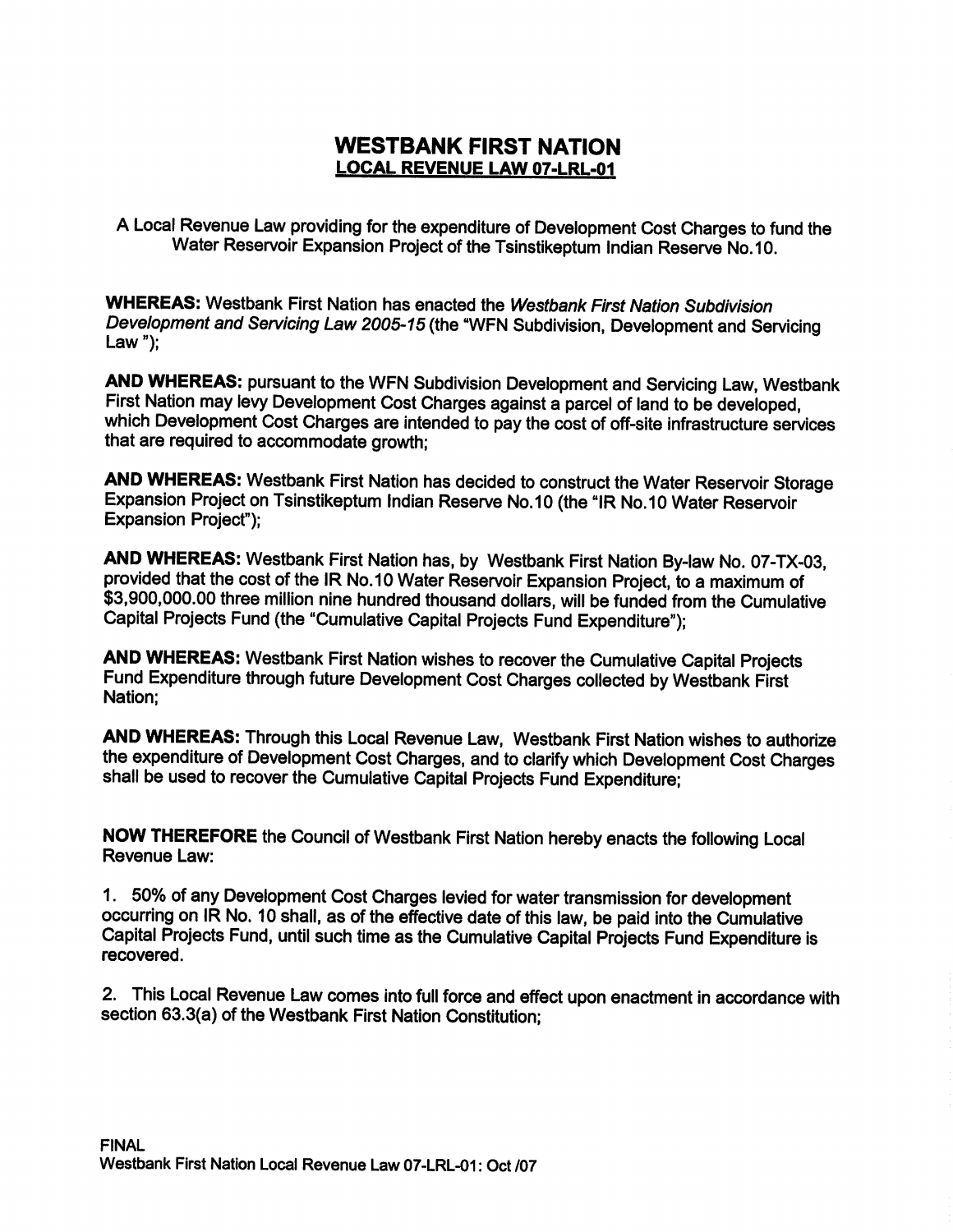BE IT HEREBY RESOLVED AND AGREED that this Law, entitled "Westbank First Nation Local Revenue Law 07-LRL-01" is hereby:

Read a first time by the Council of Westbank First Nation at a duly convened meeting held on the 15<sup>th</sup> day of October, 2007.

Exempt from <sup>a</sup> second reading pursuant to section 50.9 of the Westbank First Nation Constitution.

Read a third time by Council of the Westbank First Nation at a duly convened meeting held on the 29th day of October, 2007.

Chief-Ro*f*oeri

Councillor Larry Derrickson

 $\mathcal{P}_2$  .

**Councillor Loretta Swite** 

**Councillor Michael De Guevara** 

Ir

Councillor Brian Eli